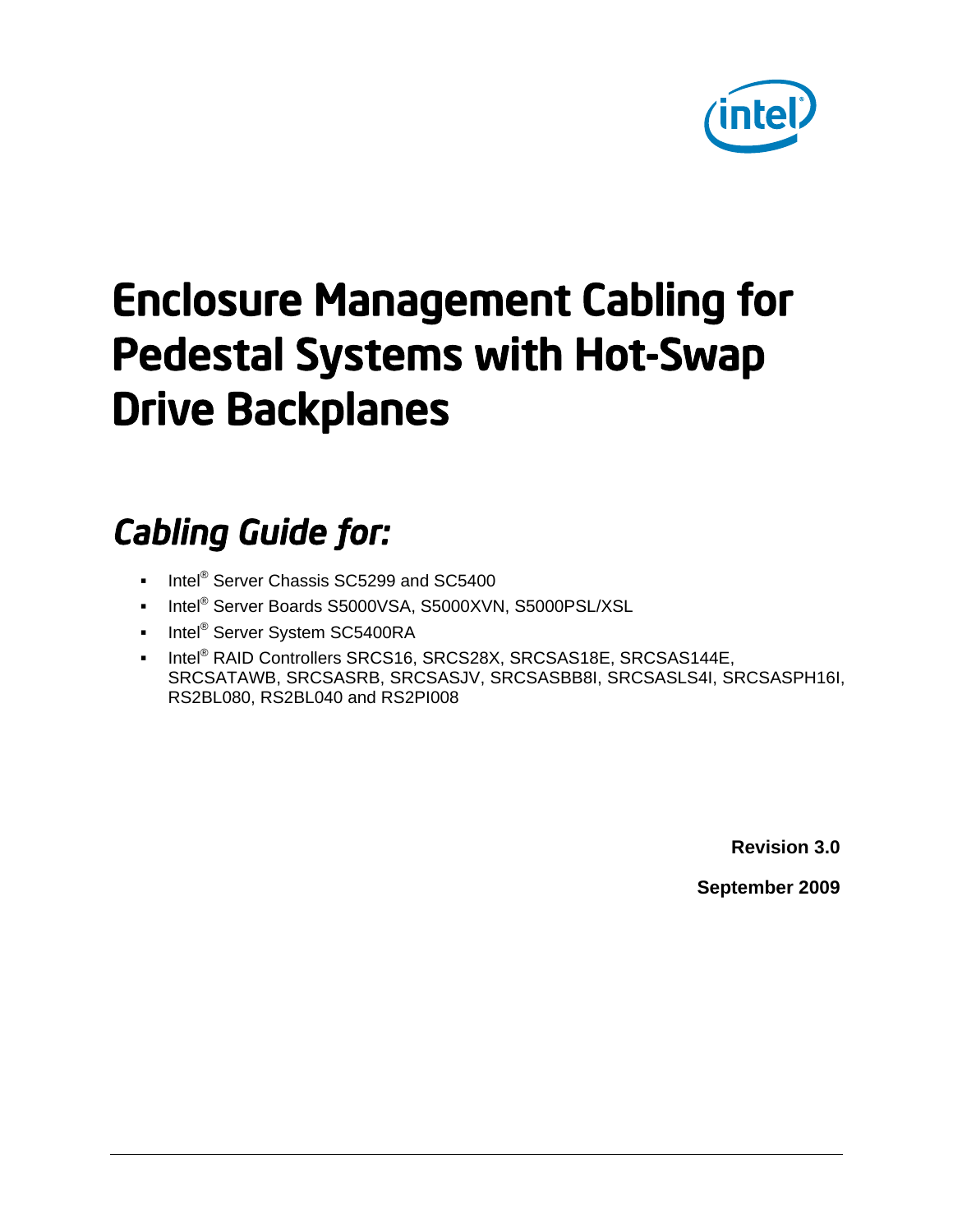#### *Revision History*

| Date            | <b>Revision</b><br><b>Number</b> | <b>Modifications</b>                                                                                                                        |
|-----------------|----------------------------------|---------------------------------------------------------------------------------------------------------------------------------------------|
| January, 2007   | 1.2                              | Initial release.                                                                                                                            |
| February, 2007  | 1.3                              | Corrected color of SES connectors on server boards                                                                                          |
| March, 2007     | 1.4                              | Added Native SAS mode                                                                                                                       |
| May, 2007       | 1.6                              | Updated SRCS16, SRCS28X, SRCSAS144E, and SAS Embedded RAID<br>information                                                                   |
| March, 2008     | 2.0                              | Added new RAID controllers. Updated instructions for onboard SAS<br>controllers. Added instructions for configurations with two backplanes. |
| September, 2009 | 3.0                              | Added new RAID controllers.                                                                                                                 |

#### *Disclaimers*

Information in this document is provided in connection with Intel® products. No license, express or implied, by estoppel or otherwise, to any intellectual property rights is granted by this document. Except as provided in Intel's Terms and Conditions of Sale for such products, Intel assumes no liability whatsoever, and Intel disclaims any express or implied warranty, relating to sale and/or use of Intel products including liability or warranties relating to fitness for a particular purpose, merchantability, or infringement of any patent, copyright or other intellectual property right. Intel products are not intended for use in medical, life saving, or life sustaining applications. Intel may make changes to specifications and product descriptions at any time, without notice.

Designers must not rely on the absence or characteristics of any features or instructions marked "reserved" or "undefined." Intel reserves these for future definition and shall have no responsibility whatsoever for conflicts or incompatibilities arising from future changes to them.

The Enclosure Management Cabling for Pedestal Systems with Hot-Swap Drive Backplanes may contain design defects or errors known as errata which may cause the product to deviate from published specifications. Current characterized errata are available on request.

Intel, Pentium, Itanium, and Xeon are trademarks or registered trademarks of Intel Corporation.

\*Other brands and names may be claimed as the property of others.

Copyright © Intel Corporation 2006 - 2009. All rights reserved.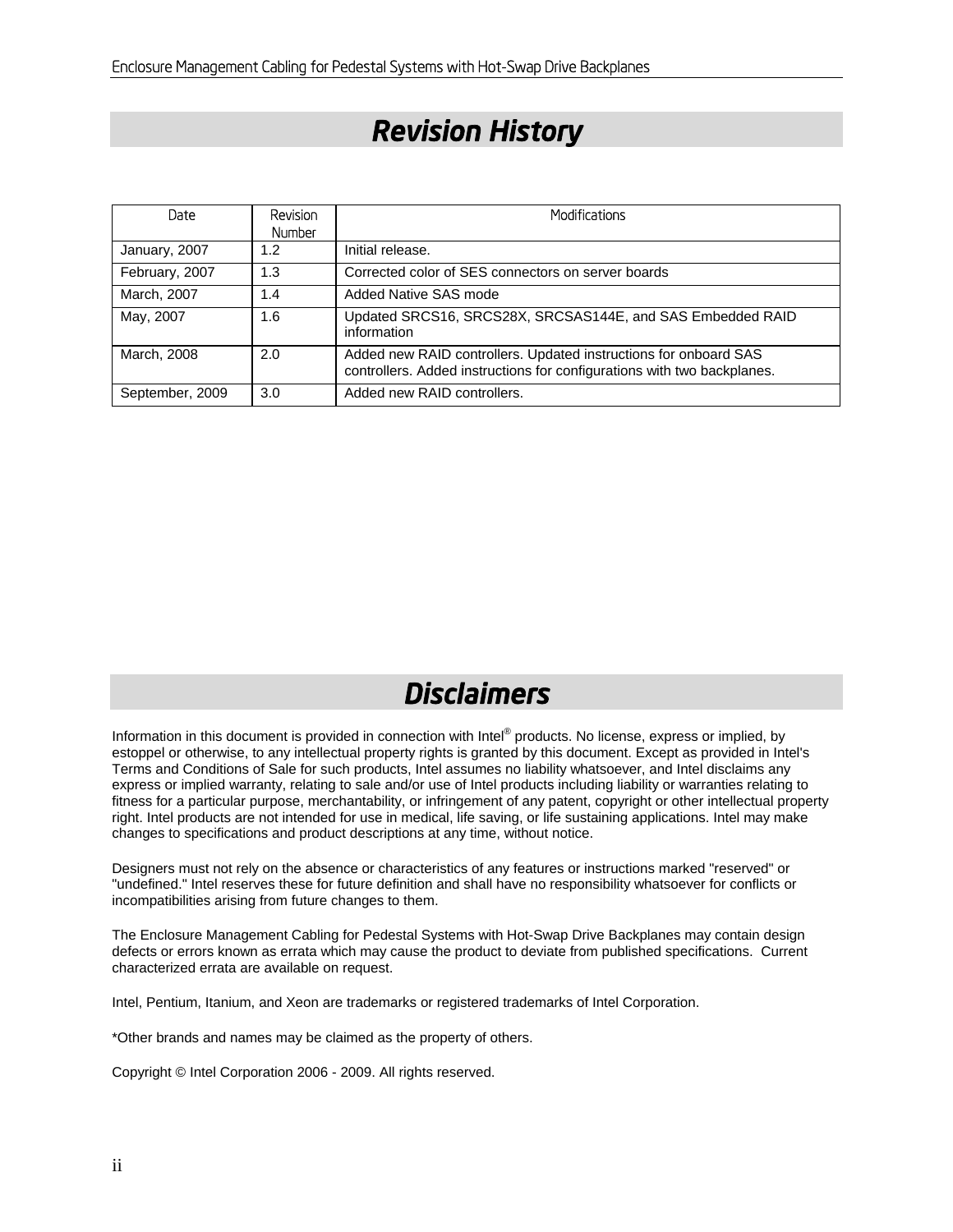### 1. Connecting One Expander Backplane

You must connect the following cables to the backplane:

- SATA/SAS data cables
- Power cables
- IPMB cable for updating the hot-swap controller firmware, reading the temperature, and detecting drive presence:
	- Cable: Use the 4-pin IPMB cable provided with a hot-swap drive enclosure.
	- Backplane Connector: Use the white 4-pin IPMB connector on the backplane.
	- Mainboard Connectors: Use the white 4-pin HSBP\_A connector on the server board. Do not use the HSBP\_B connector.

#### 2. Connecting Two Expander Backplanes

You must connect the following cables to the backplane:

- SATA/SAS data cables
- Power cables
- IPMB cable for updating the hot-swap controller firmware, reading the temperature, and detecting drive presence:
	- Cable: Use the 4-pin IPMB cable provided with a hot-swap drive enclosure.
	- Backplane Connector: Use the white 4-pin IPMB connector on the backplane.
	- Mainboard Connectors: Use the white 4-pin HSBP\_A connector on the server board to connect the sixdrive backplane. Use the white 4-pin HSBP\_B connector to connect the four-drive backplane.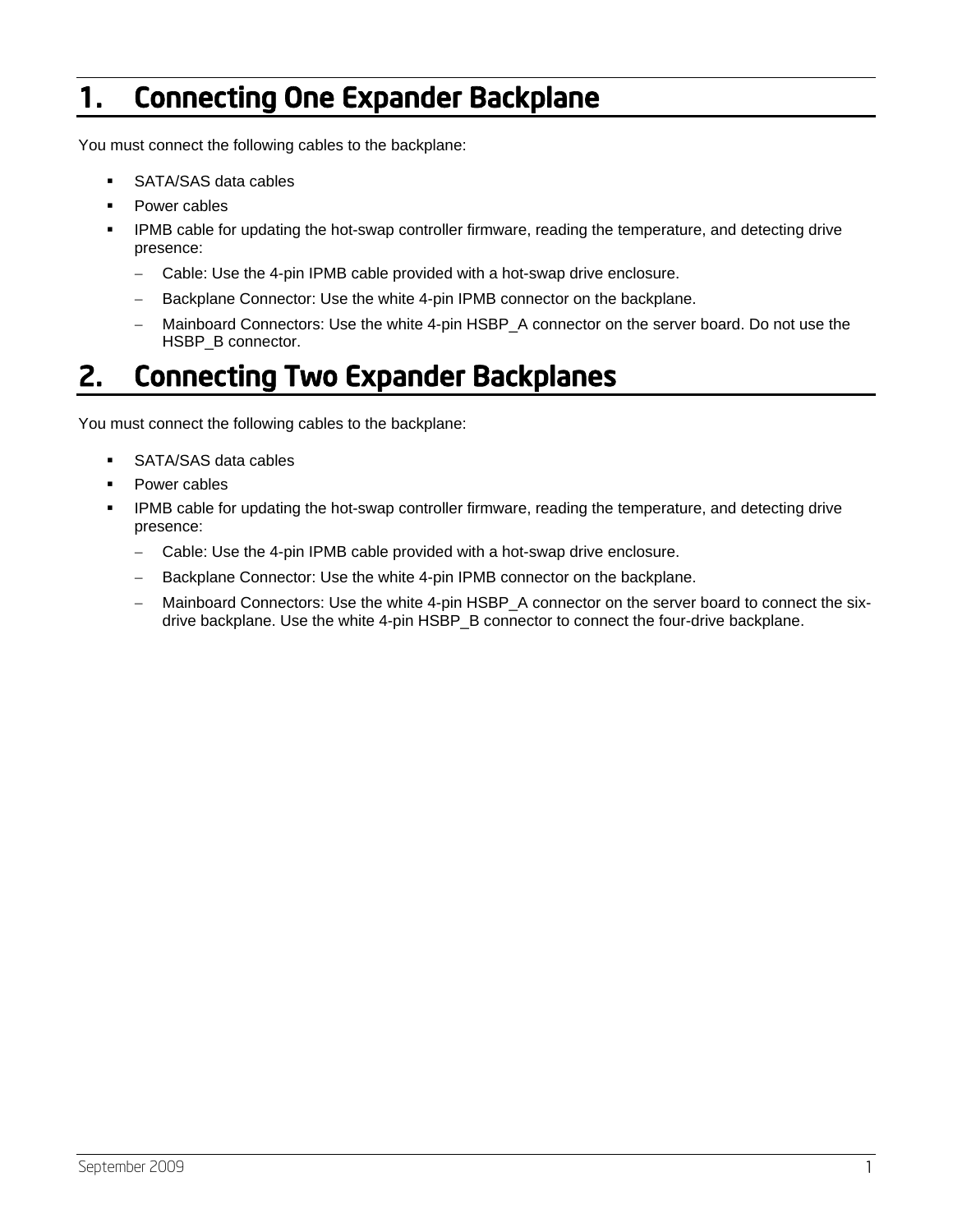#### 3. Connecting One Non-Expander Backplane

You must connect the following cables to the backplane:

- SATA/SAS data cables:
	- With 4-drive Non-expander backplane, RAID controller ports 0-3 must be connected to the Nonexpander backplane. Make sure port 0 is connected to slot 0, port 1 to slot 1, and so on.
	- With 6-drive Non-expander backplane, RAID controller ports 0-5 must be connected to the Nonexpander backplane ports. Make sure port 0 is connected to slot 0, port 1 to slot 1, and so on.
- Power cables
- IPMB cable for updating the hot-swap controller firmware, reading the temperature, and detecting drive presence:
	- Cable: Use the 4-pin IPMB cable provided with a hot-swap drive enclosure.
	- Backplane Connector: Use the white 4-pin IPMB connector on the backplane.
	- Mainboard Connectors: Use the white 4-pin HSBP\_A connector on the server board. Do not use the HSBP\_B connector.
- Connect the Fault LED control cable (for drive identification and drive fault/rebuild indication with amber drive LEDs) according to the instructions for your RAID controller provided in Section 6.

#### 4. Connecting One Non-expander + One Expander Backplane

You must connect the following cables to each backplane:

- **SATA/SAS data cables:** 
	- With 4-drive Non-expander backplane, RAID controller ports 0-3 must be connected to the Nonexpander backplane. Make sure port 0 is connected to slot 0, port 1 to slot 1, and so on.
	- With 6-drive Non-expander backplane, RAID controller ports 0-5 must be connected to the Nonexpander backplane ports. Make sure port 0 is connected to slot 0, port 1 to slot 1, and so on.
- Power cables
- IPMB cable for updating the hot-swap controller firmware, reading the temperature, and detecting drive presence:
	- Cable: Use the 4-pin IPMB cable provided with a hot-swap drive enclosure.
	- Backplane Connector: Use the white 4-pin IPMB connector on the backplane.
	- Mainboard Connectors: Use the white 4-pin HSBP\_A connector on the server board to connect the sixdrive backplane. Use the white 4-pin HSBP\_B connector to connect the four-drive backplane.
- Connect the Fault LED control cable to the Non-Expander backplane (for drive identification and drive fault/rebuild indication with amber drive LEDs) according to the instructions for your RAID controller provided in Section 6.

#### 5. Connecting Two Non-Expander Backplanes

Only Intel<sup>®</sup> RAID Controller SRCSASPH16I can support Fault LED control with two Non-expander backplanes.

You must connect the following cables to the backplane:

**SATA/SAS data cables:**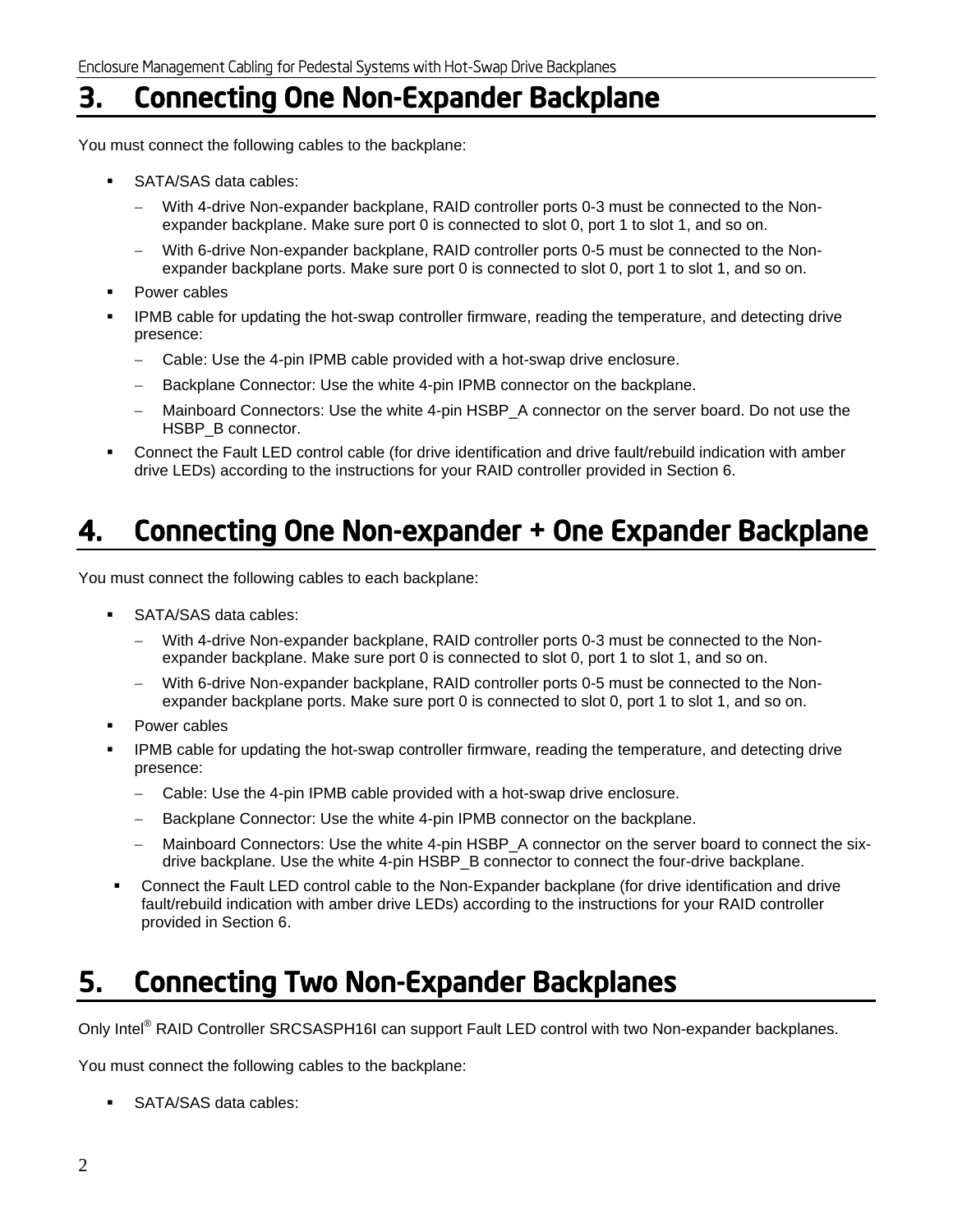- With 4-drive Non-expander backplane, RAID controller ports 0-3 or port 8-11 must be connected to the Non-expander backplane. Make sure port 0 is connected to slot 0, port 1 to slot 1, port 8 to slot 0, port 9 to slot 1, and so on.
- With 6-drive Non-expander backplane, RAID controller ports 0-5 or port 8-13 must be connected to the Non-expander backplane ports. Make sure port 0 is connected to slot 0, port 1 to slot 1, port 8 to slot 0, port 9 to slot 1, and so on.
- Power cables
- IPMB cable for updating the hot-swap controller firmware, reading the temperature, and detecting drive presence:
	- Cable: Use the 4-pin IPMB cable provided with a hot-swap drive enclosure.
	- Backplane Connector: Use the white 4-pin IPMB connector on the backplane.
	- Mainboard Connectors: Use the white 4-pin HSBP\_A connector on the server board to connect the sixdrive backplane. Use the white 4-pin HSBP\_B connector to connect the four-drive backplane.
- Connect the Fault LED control cable (for drive identification and drive fault/rebuild indication with amber drive LEDs) according to the instructions for your RAID controller provided in Section 6.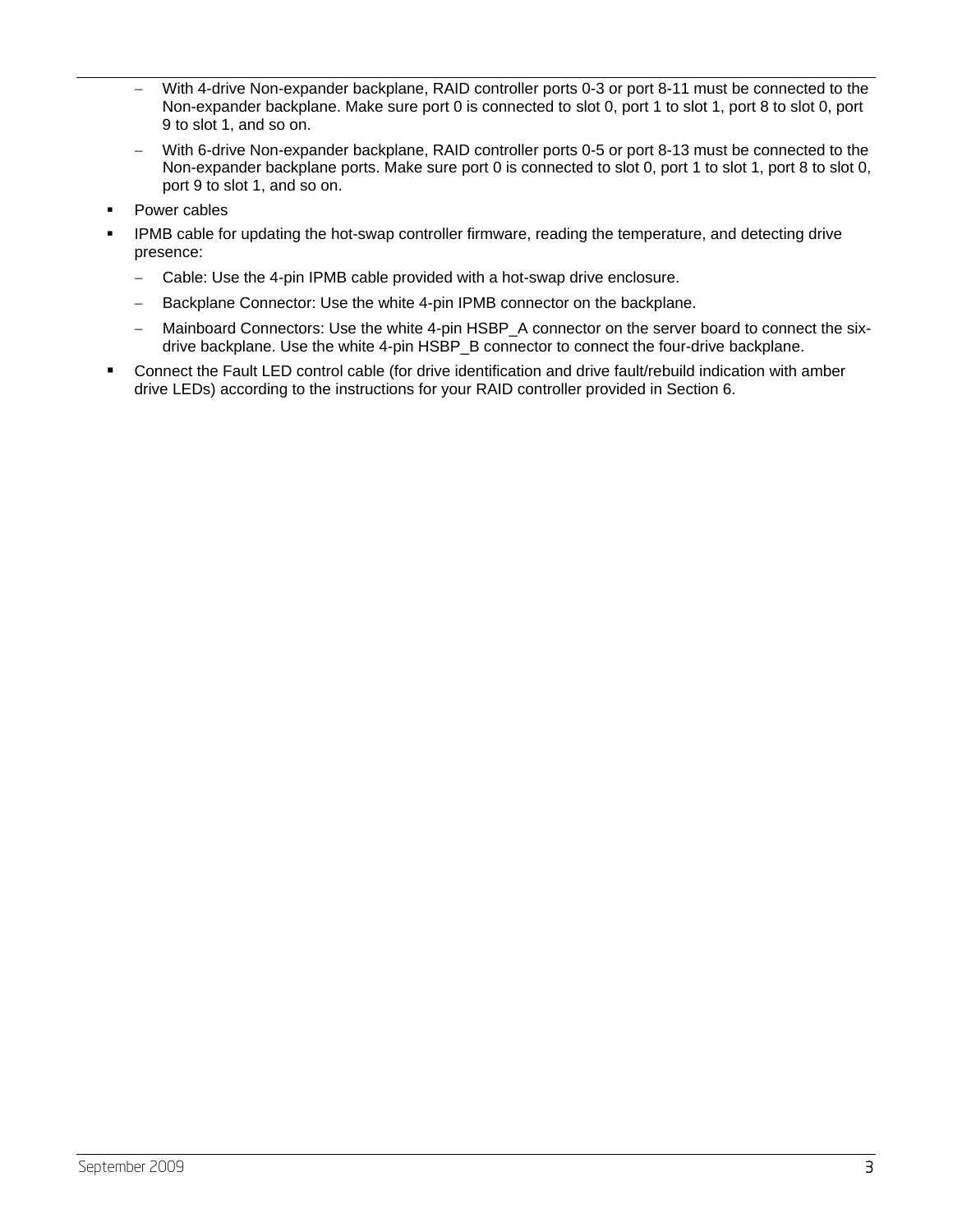### 6. Connecting Fault LED Control Cables

Only non-expander backplanes (AXX6DRV3G and AXX4DRV3G) require drive LED control cables.

*Important: Only one Fault LED control cable – either SES or SGPIO depending on the RAID controller – must be connected to a backplane. Do not connect both SES and SGPIO cables to the same backplane. This may result in unexpected behavior including RAID array failures.* 

The following matrix describes the connectors and cables for connecting Fault LED control cables.

| <b>RAID Controller</b>                                                       | <b>Expander Backplanes:</b><br>AXX6DRV3GEXP or AXX4DRV3GEXP                                                                            | <b>Non-Expander Backplanes:</b><br>AXX6DRV3G or AXX4DRV3G                                                                                                                                     |
|------------------------------------------------------------------------------|----------------------------------------------------------------------------------------------------------------------------------------|-----------------------------------------------------------------------------------------------------------------------------------------------------------------------------------------------|
| SATA Embedded RAID (ESB2)                                                    | Not supported.<br>SATA RAID controllers are not<br>supported with SAS expander<br>backplanes.                                          | Server board connector: SATA_SGPIO,<br>black<br>Backplane connector: SGPIO, black<br>Cable: 4-pin SGPIO                                                                                       |
| <b>SAS Embedded RAID</b><br>or SAS controller in native mode (LSI*<br>1064e) | SAS in-band. No drive LED control<br>cable needed.                                                                                     | Server board connector: SES, yellow on<br>S5000VSA, white on S5000PSL/XVN<br>Backplane connector: SES, white<br>Cable: 3-pin SES                                                              |
| SAS integrated RAID on<br>S5000PSLROMB (ROMB card)                           | SAS in-band. No drive LED control<br>cable needed.                                                                                     | Not supported.                                                                                                                                                                                |
| SRCSAS144E                                                                   | SAS in-band. No drive LED control<br>cable needed.                                                                                     | Enclosure management not supported with<br>passive backplanes/midplanes. Do not<br>connect SES cable.                                                                                         |
| SRCSAS18E                                                                    | SAS in-band. No drive LED control<br>cable needed.                                                                                     | RAID card connector: J18, white<br>Backplane connector: SES, white<br>Cable: 3-pin SES                                                                                                        |
| SRCSATAWB, SRCSASRB                                                          | SAS in-band.<br>No Fault LED control cable needed.<br>Note: Intel® RAID Controllers<br>SRCSATAWB offers expander<br>backplane support. | RAID card connector: J6, white<br>Backplane connector: SES, white<br>Cable: 3-pin SES<br>Note: RAID FW 420 or higher is required.                                                             |
| <b>SRCSASJV</b>                                                              | SAS in-band.<br>No Fault LED control cable needed.                                                                                     | RAID card connector: J2, white<br>Backplane connector: SES, white<br>Cable: 3-pin SES<br>Note: RAID FW 312 or higher is required.                                                             |
| SRCSASBB8I, SRCSASLS4I                                                       | SAS in-band.<br>No Fault LED control cable needed.                                                                                     | RAID card connector: J7, white<br>Backplane connector: SES, white<br>Cable: 3-pin SES                                                                                                         |
| SRCSASPH16I                                                                  | SAS in-band. No drive LED control<br>cable needed.                                                                                     | RAID card connector: J17 (if you use port 0-<br>7) and J18 (if you use port 8-15), white<br>Backplane connector: SES, white<br>Cable: 3-pin SES                                               |
| SRCS16 (SATA only)                                                           | Not supported.<br>SATA RAID controllers are not<br>supported with SAS expander<br>backplanes.                                          | RAID card connector:<br>4-pin J6, see picture<br>Backplane connector:<br>SES, white<br>Cable: 3-pin SES<br>Note: RAID firmware ver. 713S or higher<br>and HSC FW 2.05 or higher are required. |